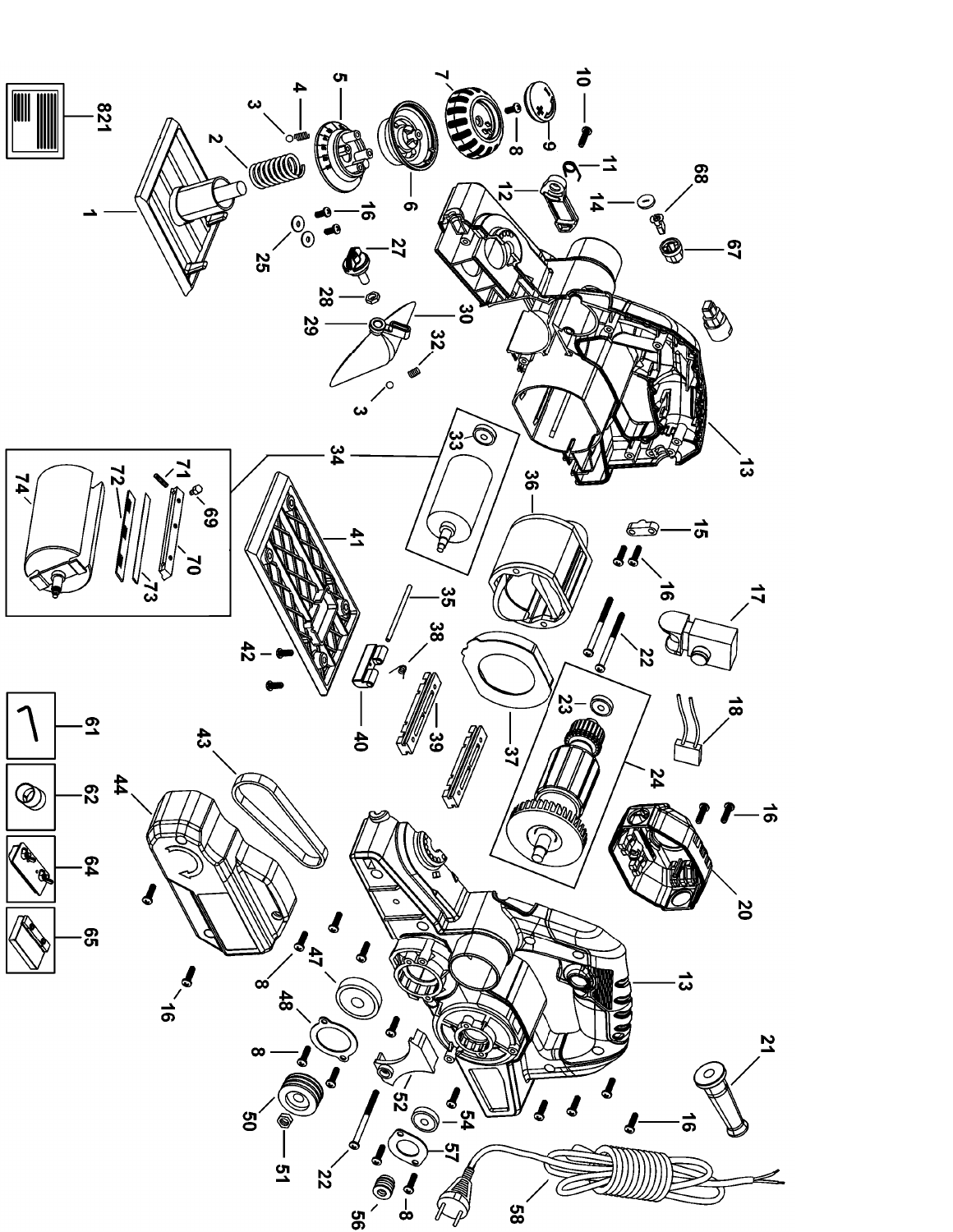## **Parts List for CE750-B3 Type 1**

| Item Number    | <b>Part Number</b> | Description               | <b>Qty Required</b> |
|----------------|--------------------|---------------------------|---------------------|
| $\mathbf{1}$   | 5140101-33         | <b>FRONT SHOE</b>         | $\mathbf{1}$        |
| $\overline{2}$ | 5140101-34         | <b>SPRING</b>             | $\mathbf{1}$        |
| $\overline{3}$ | 5140101-35         | <b>STEEL BALL</b>         | $\overline{2}$      |
| $\overline{4}$ | 5140101-36         | <b>SPRING</b>             | $\mathbf{1}$        |
| 5              | 5140101-37         | <b>DIAL</b>               | $\mathbf{1}$        |
| 6              | 5140101-39         | <b>KNOB SET</b>           | $\mathbf{1}$        |
| $\overline{7}$ | 5140101-40         | <b>KNOB COVER</b>         | $\mathbf{1}$        |
| 8              | 5140101-41         | <b>SCREW</b>              | $\overline{7}$      |
| 9              | 5140101-42         | <b>UPPER COVER</b>        | $\mathbf{1}$        |
| 10             | 5140101-43         | <b>SCREW</b>              | $\mathbf{1}$        |
| 11             | 5140101-44         | <b>SPRING</b>             | $\mathbf{1}$        |
| 12             | 5140101-45         | <b>BLADE SHIELD PLATE</b> | $\mathbf{1}$        |
| 13             | 5140101-46         | CLAMSHELL ASSY.           | $\mathbf{1}$        |
| 14             | 5140101-48         | <b>BRUSH COVER</b>        | $\overline{2}$      |
| 15             | 5140101-51         | <b>CORD CLAMP</b>         | $\mathbf{1}$        |
| 16             | 5140101-52         | <b>SCREW</b>              | 15                  |
| 17             | 5140101-54         | <b>SWITCH</b>             | $\mathbf{1}$        |
| 18             | 5140101-55         | <b>CAPACITOR</b>          | $\mathbf{1}$        |
| 20             | 5140101-56         | <b>MOTOR COVER</b>        | $\mathbf{1}$        |
| 21             | 5140101-57         | <b>CORD PROTECTOR</b>     | 1                   |
| 22             | 5140101-58         | <b>SCREW</b>              | 3                   |
| 23             | 5140101-59         | <b>BALL BEARING</b>       | $\mathbf{1}$        |
| 24             | 5140101-61         | <b>ARMATURE ASSEMBLY</b>  | 1                   |
| 25             | 5140101-62         | <b>LOCK WASHER</b>        | $\overline{2}$      |
| 27             | 5140101-63         | <b>KNOB BAFFLE</b>        | 1                   |
| 28             | 5140101-64         | NUT M6                    | 1                   |
| 29             | 5140101-65         | <b>DUST SPANNER</b>       | 1                   |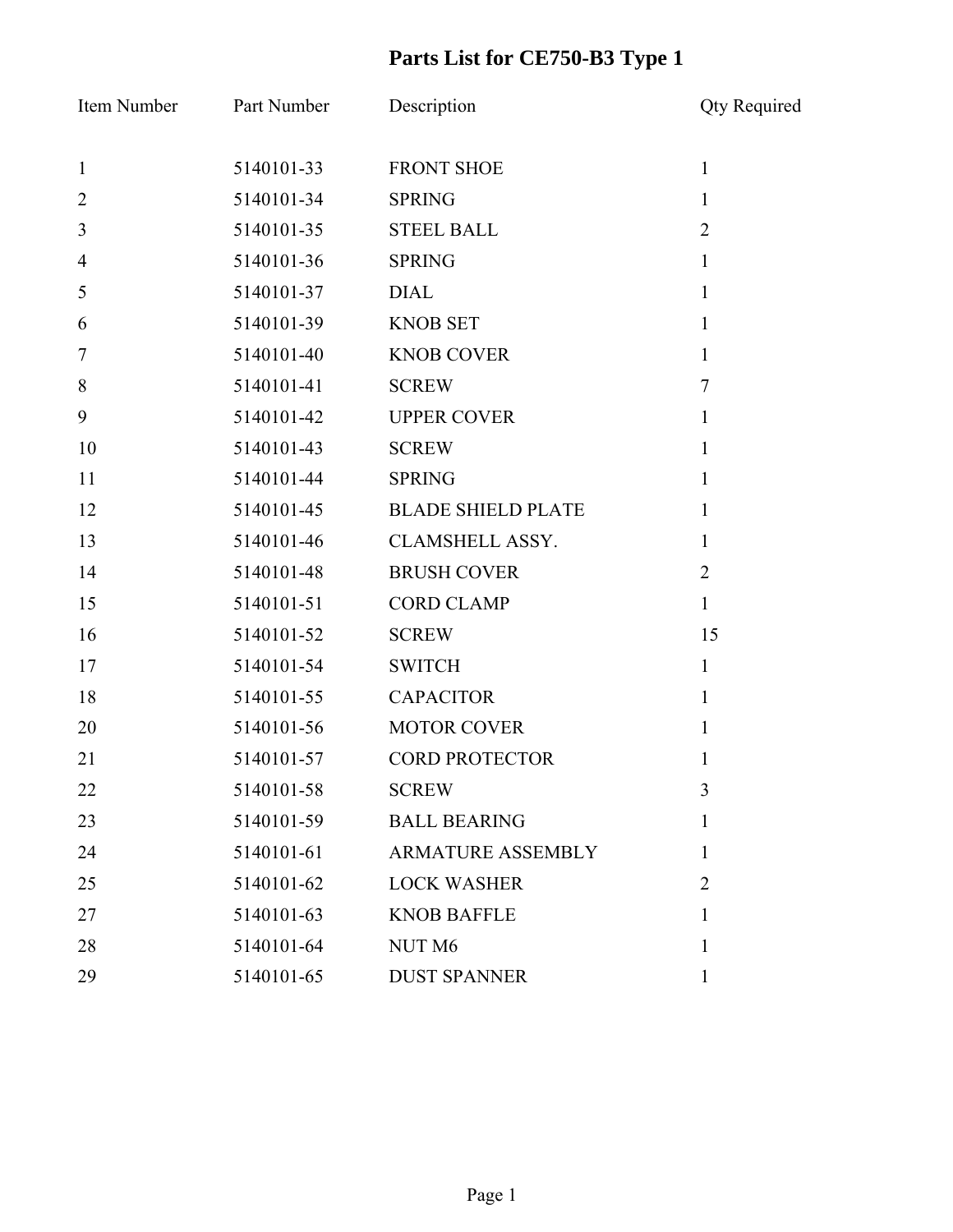## **Parts List for CE750-B3 Type 1**

| Item Number | Part Number | Description             | <b>Qty Required</b> |
|-------------|-------------|-------------------------|---------------------|
| 30          | 5140101-66  | <b>DUST DEFLECTOR</b>   | $\mathbf{1}$        |
| 32          | 5140101-36  | <b>SPRING</b>           | $\mathbf{1}$        |
| 33          | 5140101-59  | <b>BALL BEARING</b>     | $\mathbf{1}$        |
| 34          | 5140101-70  | <b>BLADE DRUM ASSY</b>  | $\mathbf{1}$        |
| 35          | 5140101-83  | <b>PIN</b>              | $\mathbf{1}$        |
| 36          | 5140101-85  | <b>FIELD</b>            | $\mathbf{1}$        |
| 37          | 5140101-86  | <b>BAFFLE</b>           | $\mathbf{1}$        |
| 38          | 5140101-87  | <b>SPRING</b>           | $\mathbf{1}$        |
| 39          | 5140101-88  | <b>REAR PLATE BAR</b>   | $\overline{2}$      |
| 40          | 5140101-89  | <b>REAR PLATE STAND</b> | $\mathbf{1}$        |
| 41          | 5140101-90  | <b>REAR SHOE</b>        | $\mathbf{1}$        |
| 42          | 5140101-91  | <b>SCREW</b>            | $\overline{4}$      |
| 43          | 5140101-92  | <b>BELT</b>             | $\mathbf{1}$        |
| 44          | 5140101-93  | <b>BELT COVER</b>       | $\mathbf{1}$        |
| 47          | 5140101-94  | <b>BALL BEARING</b>     | $\mathbf{1}$        |
| 48          | 5140101-95  | <b>BEARING PLATE</b>    | $\mathbf{1}$        |
| 50          | 5140101-96  | <b>DRIVE WHEEL</b>      | $\mathbf{1}$        |
| 51          | 5140101-97  | NUT M8                  | $\mathbf{1}$        |
| 52          | 5140101-98  | <b>BAFFLE</b>           | $\mathbf{1}$        |
| 54          | 5140101-99  | <b>BALL BEARING</b>     | 1                   |
| 56          | 5140102-00  | <b>DRIVE WHEEL</b>      | $\bf{l}$            |
| 57          | 5140102-01  | <b>BEARING PLATE</b>    | $\mathbf{1}$        |
| 58          | 5140102-04  | <b>CORD SET</b>         | 1                   |
| 61          | 5140102-08  | <b>SPANNER WRENCH</b>   | 1                   |
| 62          | 5140102-09  | <b>VACUUM ADAPTOR</b>   | $\mathbf{1}$        |
| 64          | 5140102-11  | <b>BLADE PLATE</b>      | 1                   |
| 65          | 5140102-12  | <b>ADJUSTING PLATE</b>  | $\mathbf{1}$        |